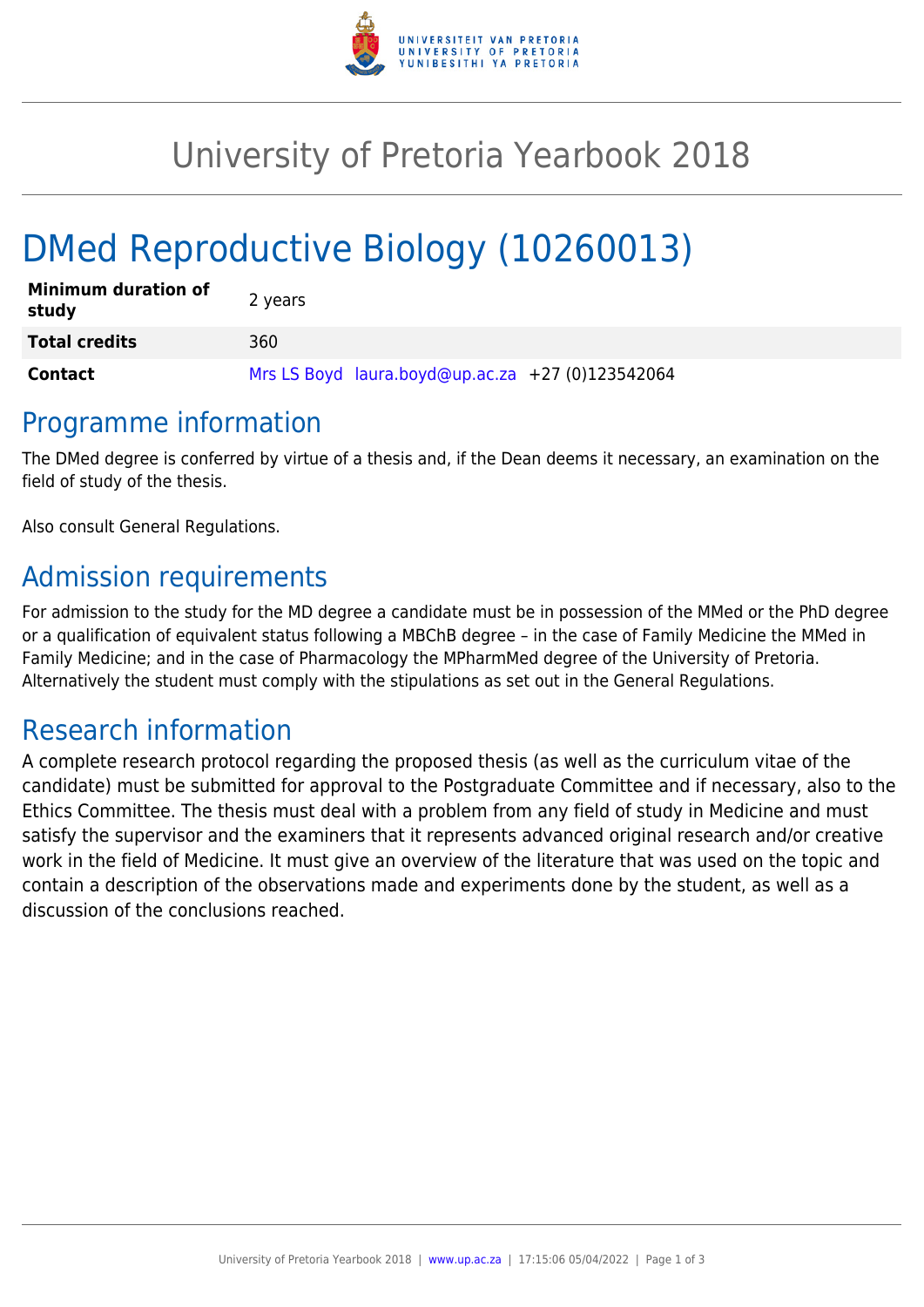

## Curriculum: Year 1

**Minimum credits: 360**

#### **Core modules**

[Thesis: Reproductive Biology 990](https://www.up.ac.za/yearbooks/2018/modules/view/RBI 990) (RBI 990) - Credits: 360.00